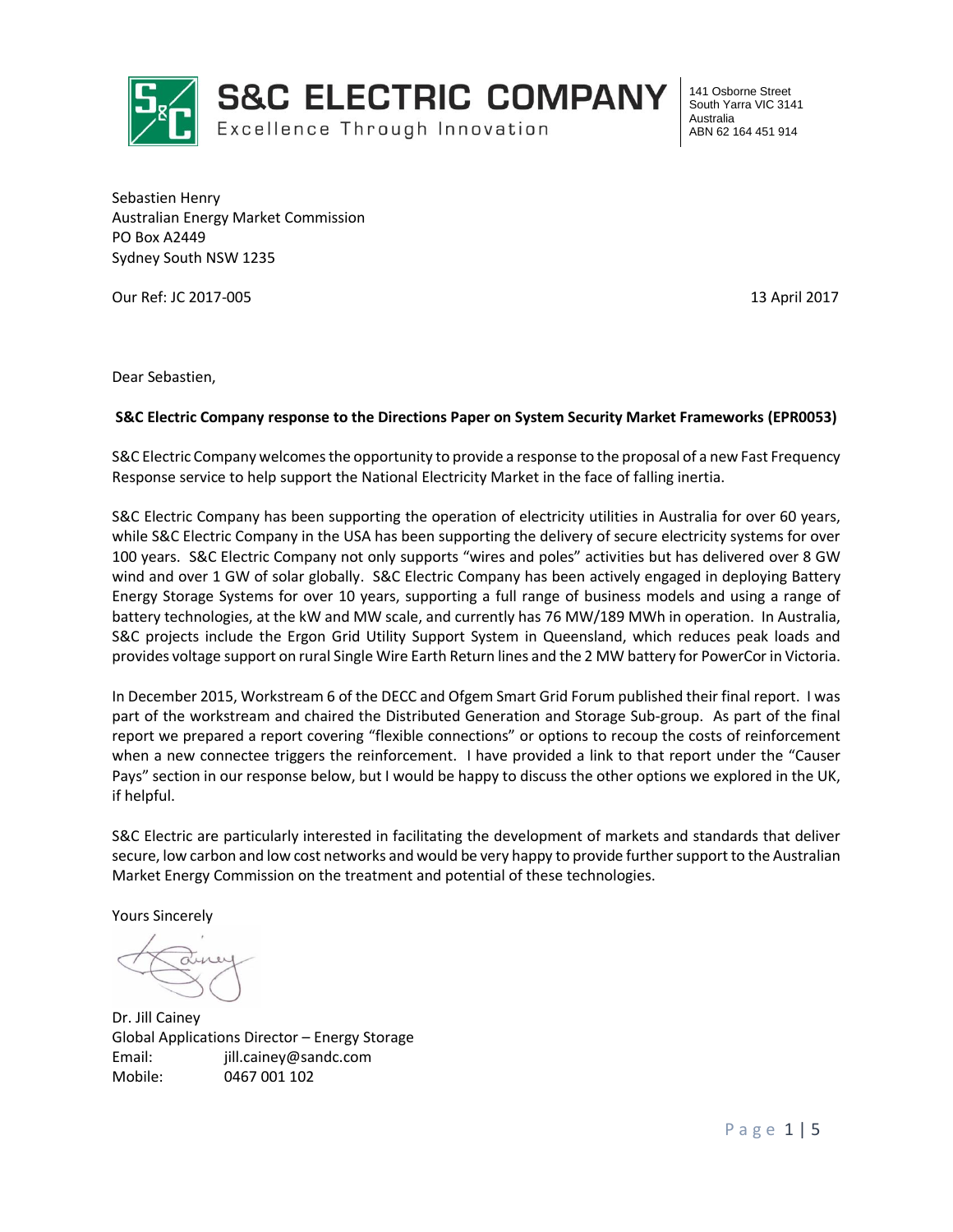

**S&C ELECTRIC COMPANY** 

Excellence Through Innovation

141 Osborne Street South Yarra VIC 3141 Australia ABN 62 164 451 914

### Introduction:

We are strongly supportive of the approaches proposed by the Australian Energy Market Commission in their paper of 23 March 2017 to delivering:

- Inertia
- Fast Frequency Response
- Managing Fault Currents
- Managing Rate of Change of Frequency
- Voltage Control

We also welcome the clearly defined roles and responsibilities for each approach.

### Response

While broadly supportive of the approaches proposed, including the Immediate Package and Subsequent Package, we have some comments on the details of the proposals.

#### Batteries are already delivering FFR

Throughout the Directions Paper (e.g. page 44) there is a sense that FFR is a new and untried service. This is not correct and S&C Electric has delivered over 17 MW of batteries to deliver this service, mainly in the PJM market, but also the UK Power Networks 6 MW battery, which provided frequency response to the GB Transmission System Operator. S&C Electric delivered their first frequency response project, 2 MW, in 2011, so the use of batteries to provide a variety of frequency response services is well-established. The UK Power Networks battery was instrumental in allowing National Grid to assess the potential for a "rapid" frequency service, shaping the technical specifications for the Enhanced Frequency Response service tender.

These are only S&C Electric projects, but many other developers have delivered batteries to provide fast frequency services globally including the 10 MW battery at AES's Kilroot Power Station, in Ireland, has been operational for over a year and is used by EirGrid to provide rapid frequency response.

However, it is the PJM market that has provided the longest and consistent demonstration for the role of batteries in delivering a fast and accurate frequency response service. With reports from PJM indicating that 1 MW of fast acting response (batteries) displaces 3 MW of (slower) peaking high carbon plant, while delivering an efficient and effective service (PJM Interconnection, *Performance Based Regulation: Year One Analysis*, October 2013; and PJM Interconnection, *Implementation and Rationale for PJM's Conditional Neutrality Regulation Signals*, January 2017).

#### Batteries can deliver other services, including reactive power

System strength is a critical issue to address and the four proposed approaches are (page 72):

- reinforcing the network with additional lines and/or transformers
- switchable capacitor and reactor banks
- dynamic voltage control devices such as static VAr compensators (SVCs) and static synchronous compensators (STATCOMs)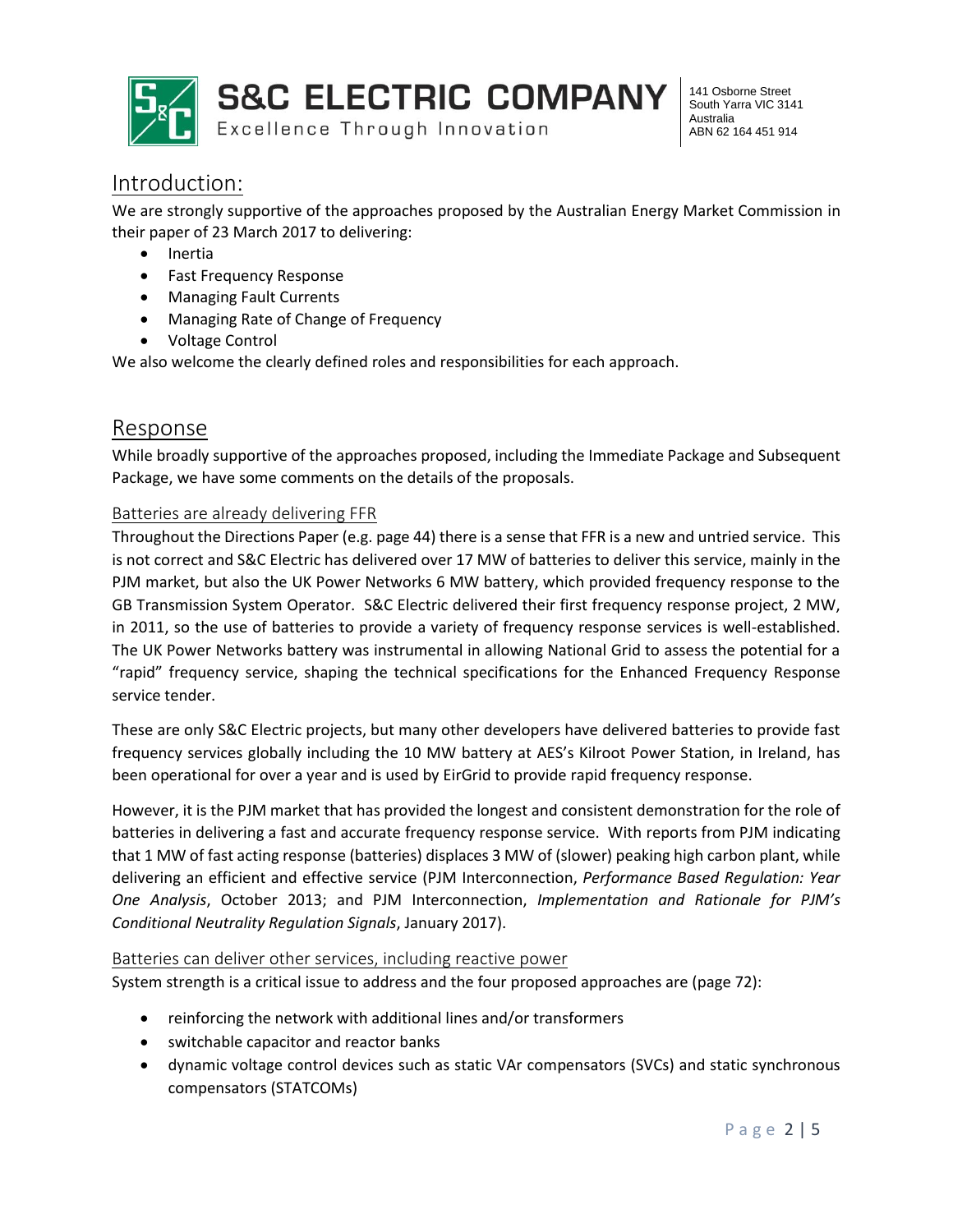

141 Osborne Street South Yarra VIC 3141 Australia ABN 62 164 451 914

synchronous condensers.

Batteries can provide many of the required services, either directly or as part of a hybrid system, which would allow the entire asset to deliver a broad range of services, while the above approaches can only address a limited range of system issues. The UK Power Networks Smarter Network Storage battery has a primary purpose to meet security of supply and avoids the need for an additional overhead line, third transformer etc. The same battery can deliver reactive power simultaneously to other system services (e.g. reactive and active power together) and provided frequency response.

Batteries can also deliver fault currents on weak networks, manage RoCoF and support voltage. Batteries can be deployed in one location and moved to another site, if, as is likely, the network evolves and either reinforcement can no longer be avoided or support is needed elsewhere, this minimizes the risk of having a stranded asset either on the network or at a generator site.

#### Generator Obligations

It is not immediately clear if the obligation to be placed on a newly connecting generator will require equipment that is *part of* the generator or equipment that is *on the generation site*. We would strongly support an approach that allowed generators to meet their obligation by placing equipment *on their site*, since not all generation technologies will be able to incorporate the necessary service within the generator.

#### TNSP Solution

A careful balance needs to be struck between requiring a TNSP to procure a service (opex) versus allowing a TNSP to own and operate assets (capex) that would deliver a service. Where that asset is electricity storage, with the flexibility to provide a range of services, the TNSPs (and DNSPs) are highly likely to be able to deliver maximum value to the end consumer because the NSPs can access many of the value streams that are available, while a third party provider may not be able to access multiple income streams (e.g. UK Western Power project with British Solar and RES, where the majority of the income streams accrue to the network operator: [https://www.westernpowerinnovation.co.uk/Projects/Current-](https://www.westernpowerinnovation.co.uk/Projects/Current-Projects/Solar-Storage.aspx)[Projects/Solar-Storage.aspx\)](https://www.westernpowerinnovation.co.uk/Projects/Current-Projects/Solar-Storage.aspx) and are also able to coordinate the operation of the asset to ensure maximum efficiency (income versus cost).

Given the likely changes in the system there is a risk that any equipment deployed to manage a particular issue at a given time, will become stranded in the future. We agree with the AEMC that the NSP is best place to manage the broadest range of network/system issues and would have the best oversight of what technical approach would best apply in a given situation.

#### Causer Pays

The "Causer pays" principle is complex and as stated would not allow cost recovery from a departing generator that results in a reduction in system strength (page 79).

The ability to "free-ride" is also a concern (page 78), with the last connecting generator potentially bearing more of the cost, than is merited by its single impact. It is the cumulative impact of many non-synchronous generators connecting to the network that results in a reduction in overall strength (or the prior departure of a synchronous generator) and so all parties connected to that part of the system have contributed to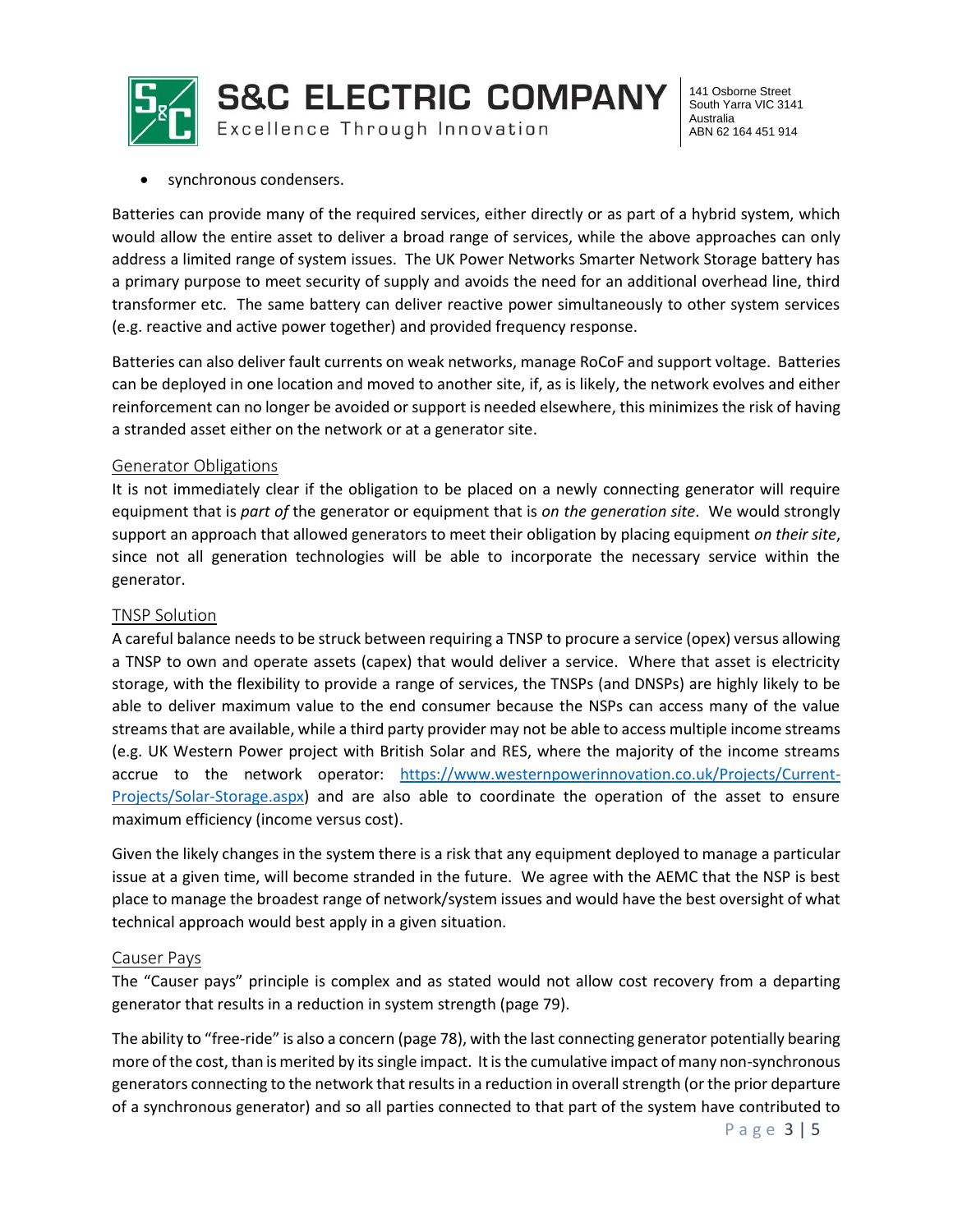

141 Osborne Street South Yarra VIC 3141 Australia ABN 62 164 451 914

the issue and have a role in the costs and the benefits. This is a widespread problem not constrained to Australia and networks globally, including the UK Regulator, have also struggled with the fair distribution of reinforcement costs. The Flexible Connections paper developed by the Distributed Generation and Storage Sub-group (chaired by Dr. Jill Cainey, now of S&C Electric) of Workstream 6 of the DECC and Ofgem Smart Grid Forum explored this issue and proposed a range of approaches to managing the costs of subsequent reinforcement:

[https://www.ofgem.gov.uk/system/files/docs/2016/02/storage\\_and\\_distribution\\_generation\\_subgroup](https://www.ofgem.gov.uk/system/files/docs/2016/02/storage_and_distribution_generation_subgroup_supplementary_material.zip) supplementary material.zip

A fairer approach to the distribution of costs associated with maintaining system strength, rather than "causer pays" should be developed. "Causer pays" is likely to ensure that the deemed "causer" that triggers reinforcement (or the requirement to fund network support) is unlikely to connect and seek an alternative connection location that doesn't have the additional cost. This will mean that the reduced strength on that part of the network will not be addressed by a future connectee nor the NSP.

This is a complex issue and merits further work before the imposition of new requirements for connectees and a cost recovery process, that may actively inhibit investment in the network to support strength.

#### Treatment of Storage as "Generation"

The AEMC has taken the view that electricity storage is "generation":

"the Commission is of the view that any system that exports electricity to the grid is a generating system. A storage device that intends to export electricity to the grid should therefore be registered and treated as a generator" (AEMC, *Integration of Storage: Regulatory Implications, Final report*, 3 December 2015, Sydney).

This means that batteries connecting to a network will be treated as generation and so potentially trigger the "Causer pays" approach to reinforcement, when the battery may actually be connecting to resolve a constraint issue. This is one of the many issues that arise when treating storage just as generation. It should be noted that the load profile of a storage device is more significant that the export profile due to storage losses. Additionally, the "swing" of a battery from full import to full export, in a matter of milliseconds, will, when batteries are large, have a significant impact on the system.

In other jurisdictions (UK and Europe) a separate regulatory asset class is being considered for electricity storage, definitions are already developed and connection codes at both the Transmission and Distribution level are under modification to better take account of and manage this technology.

We would be concerned if the current AEMC view that batteries should be treated as generation, resulted in a "Causer pays" approach in a situation where the batteries are being deployed to support the network. We accept that some third parties, who may wish to provide a system service may need a fully unconstrained connection (this is largely dependent on the service availability specifications\*), which may result in the need for reinforcement. This is a strong argument for the role of NSPs in the ownership and operation of batteries to support the system, since NSPs are best placed to deploy solutions appropriately.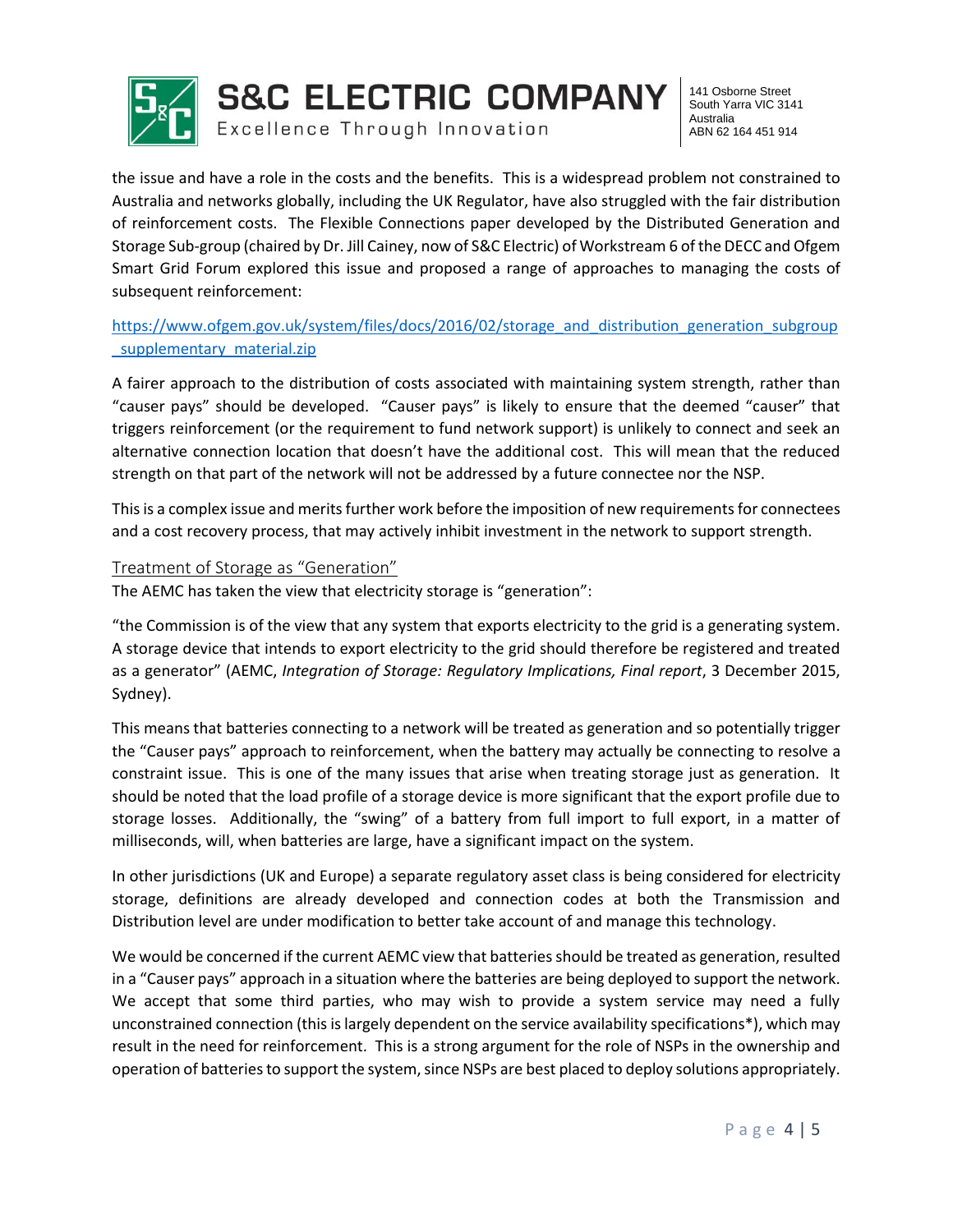

**S&C ELECTRIC COMPANY** 

Excellence Through Innovation

141 Osborne Street South Yarra VIC 3141 Australia ABN 62 164 451 914

\*The majority of the UK Enhanced Frequency Response (EFR) providers opted to make themselves "100% available" over the 4-year term of the contract, resulting in the requirement for fully unconstrained connections, with all 201 MW connecting at the Distribution level to deliver a Transmission level service. The EFR service was developed by the Transmission System Operator without the knowledge or consultation with the Distribution Network Operators (DNOs), resulting in huge pressure on the DNOs with connection requests and difficulties in understanding the technical issues that would occur on the Distribution Network during delivery of a very rapidly responding service. The UK situation illustrates the need for close cooperation between all parts of the system, when developing a new system service, regardless of the nature of that service.

#### Technology Neutral Approaches

We are concerned at the apparent requirement for the deployment of Synchronous Condensers by either a generator or NSP to improve system strength (pages 81-82). There may be other technical solutions that can improve system strength that may be more efficient and deliver wider benefits at lowest cost.

Generators and NSPs should together consider what is the most appropriate technology to deliver maximum benefits and not only resolve the specific issue as a result of a single connectee. This may necessarily complicate the cost recovery process, because some aspects of the technical solution may address other broader system/network issues than the connection of a particular generator. A process needs to be developed to assess the fair costs that can be levied on the connecting generator, versus the entire cost of the mitigating technology and the wider benefits provided by that technology.

This approach would deliver maximum system benefits at lowest cost and reduce the risk of over deployment of one single technology, that may later become stranded.

#### Deadband Issues for Conventional Generation

If the framing of FCAS has unintentionally resulted in a widening of the deadband response of conventional providers of inertia/frequency response, and there is evidence that this is the case, resulting in an increase in the number of events and hence costs of running the system, then this should be resolved as a matter of urgency, as it may be possible to resolve some of the current system security issues by returning to tighter deadbands.

The observed widening of deadbands has only highlighted the wider issue of falling inertia, so the approaches proposed in the paper are still important and valid, but the immediate requirement for new inertia and FFR services may be reduced and it makes sense to minimise the immediate costs by ensuring the inertia and frequency response that is already available on the system is used appropriately, while ensuring that the NEM is ready for a future where inertia and frequency provision are tight.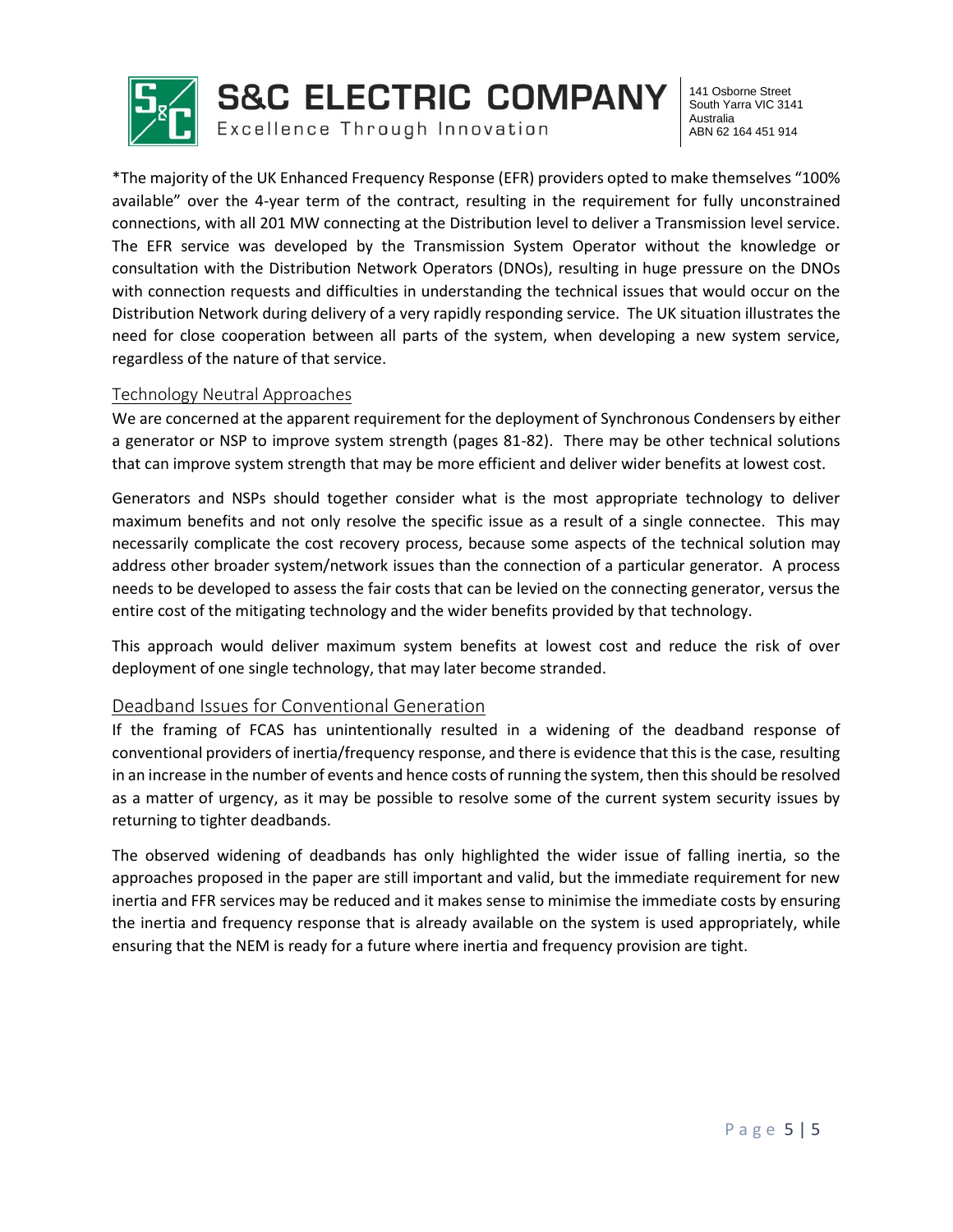Considerations, Risk and Issues – WS6 DG/Storage subgroup

### **Flexible Connections – Considerations, Risk and Issues**

#### **Summary**

WS6's DG/Storage group has initiated a discussion around Distributed Generation Flexible connections, through which DG customers receive a connection offer from the network operator detailing a time-restriction or dynamic capacitymanagement restriction in order to facilitate a connection to a constrained area of the network. This paper addresses the following questions:

- Should DNOs (and DUoS customers) bear some of the financial risks associated with curtailment of DG? What level of risk should they bear?
- What other methods of risk mitigations are there available to connectees who opt for a Flexible Connection?
- What happens when reinforcement is triggered at a later date? Should existing DG customers on flexible contracts pay a portion of the cost? What mechanism should be used to set the level of contribution?

In considering the first and second of these issues, the group identified four scenarios under which DG customers may connect to the distribution network. The first is a traditional 'firm' connection. The second is a simple flexible connection with no mechanism for sharing curtailment risk. The third and fourth scenarios represent possible risk mitigation mechanisms which might emerge in conjunction with flexible connections in future. This paper considers the risks, costs and benefits of each scenario. It also considers the potential barriers and enablers for the scenarios. This sub-group proposes to carry out further work to develop recommendations for putting enablers in place/ removing barriers to the scenarios identified.

In relation to the third question, the group also considered how and when reinforcement might be triggered and paid for in areas where DG customers have connected on flexible contracts. The annex to this paper presents an example mechanism for how DG on flexible contracts could contribute to the reinforcement costs as their connection becomes firm.

#### **Contents**

| $\mathbf{1}$ .                                                           |                                                                 |  |
|--------------------------------------------------------------------------|-----------------------------------------------------------------|--|
| 2.                                                                       |                                                                 |  |
|                                                                          |                                                                 |  |
|                                                                          |                                                                 |  |
|                                                                          | Scenario 3: Flexible connection, with a 'cap' (compensation)  4 |  |
|                                                                          |                                                                 |  |
| $\mathbf{4}$ .                                                           |                                                                 |  |
|                                                                          |                                                                 |  |
|                                                                          |                                                                 |  |
|                                                                          | 4.3 An example of reinforcement after flexible connection 8     |  |
| Appendix A – More example of reinforcement after flexible connection  10 |                                                                 |  |

#### <span id="page-5-0"></span>**Background on Flexible Connections**

In order to comply with its existing licence obligations, the DNO offers terms for connection with a generalised right of network access (unless specifically requested otherwise by the customer), which would typically allow for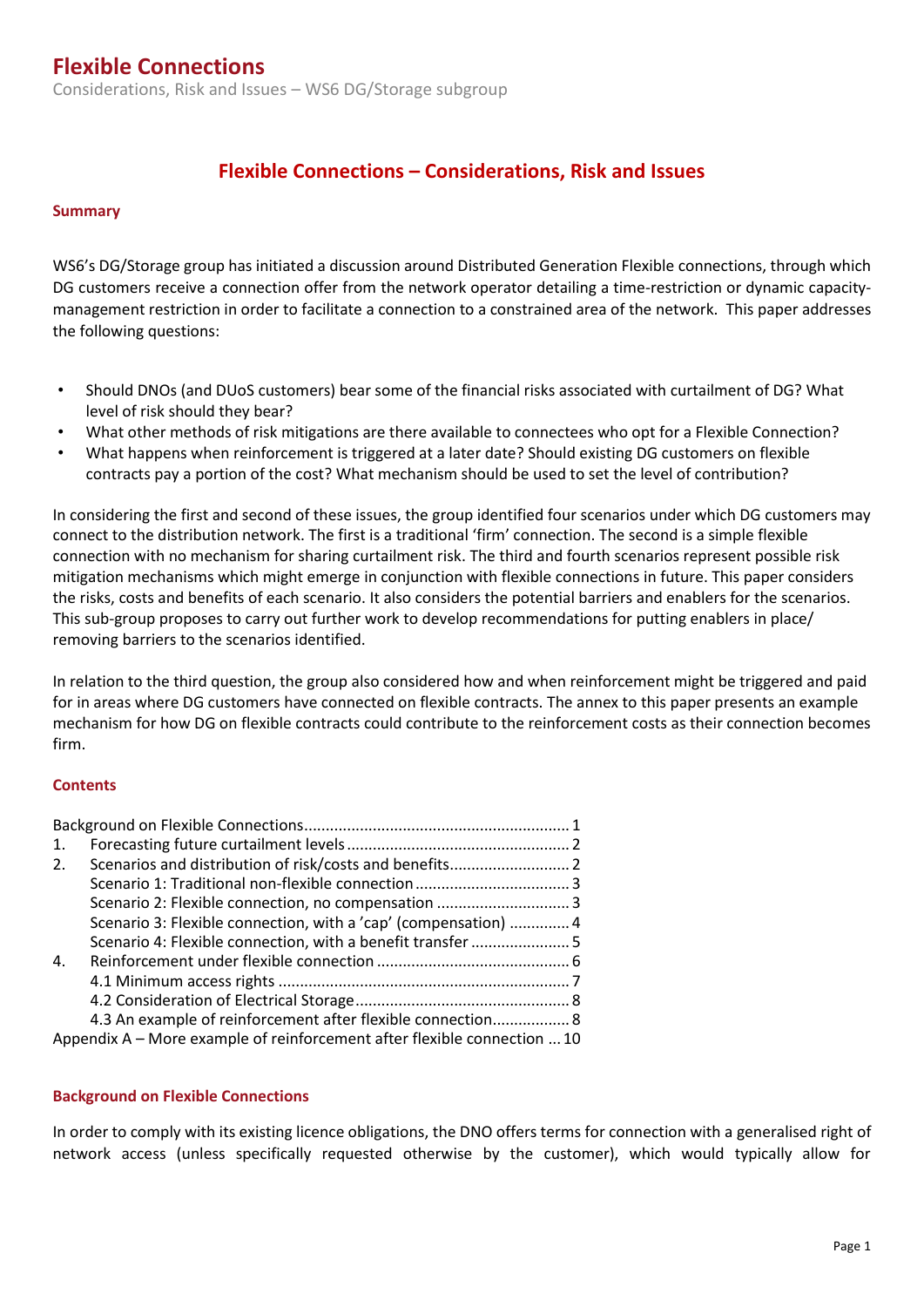unconstrained access to the requested import and export capacities under normal (intact) network conditions, including any need to upgrade or reinforce the network if applicable. Although in the years leading up to ED1 only 5% connections required network reinforcement, where it is required, the cost is shared between the connecting customer and DUoS customers as a whole. $1$ 

When a Distributed Generator (DG) requests a connection to a constrained/saturated area of the distribution electricity network, the DNO can offer a flexible connection. Under these schemes, these DG customers receive a cheaper and earlier connection. In return, they accept they will be subject to curtailment, e.g. real-time reduction of the generator's output depending on the network's operating conditions. This arrangement delays or avoids additional reinforcement work, meaning that flexible schemes potentially benefit both DUoS customers and DG compared with traditional schemes.

Flexible schemes have been used as a facilitating mechanism to allow more generation onto the existing network. However, uncertainty in the level of curtailment experienced during operation of flexible connectionsintroduces a level of risk to DG developers and may act as a barrier to financing generation projects. Flexible connection offers must also comply with the rules governing the allocation of renewables support under Contracts for Difference, where such support is sought.

#### <span id="page-6-0"></span>**1. Forecasting future curtailment levels**

Forecasting with a good level of accuracy future curtailment levels in the networks is a difficult task, due to the uncontrollable factors such as:

- o Constraint management system not performing as expected.
- $\circ$  Significant changes to the input assumptions of the curtailment estimate that are not within the control of the DNO and are difficult to predict, including:
	- **Load growth**
	- **Load drop**
	- Growth of DG, i.e. micro-generation
	- Profile of generation and demand modification (due to intro of storage for example)

This introduces a level of uncertainty for both generation customers and DNOs. For generation customers the risk is both revenue loss and higher borrowing costs for future projects. For a DNO, the risk of curtailing customers more than envisioned is largely reputational (both in managing the customer's expectations and in providing a good service broadly).

#### <span id="page-6-1"></span>**2. Scenarios and distribution of risk/costs and benefits**

If the customer requests a connection to connect within a constrained part of the network, there are several ways to address the risks. Four scenarios have been identified and are analysed below.

 $\overline{a}$ <sup>1</sup> NB. Where new connections have triggered reinforcement, DUoS customers have paid around 70% of the reinforcement cost. However, the non-reinforcement elements (ie the sole-use assets) are paid for entirely by the connecting customer.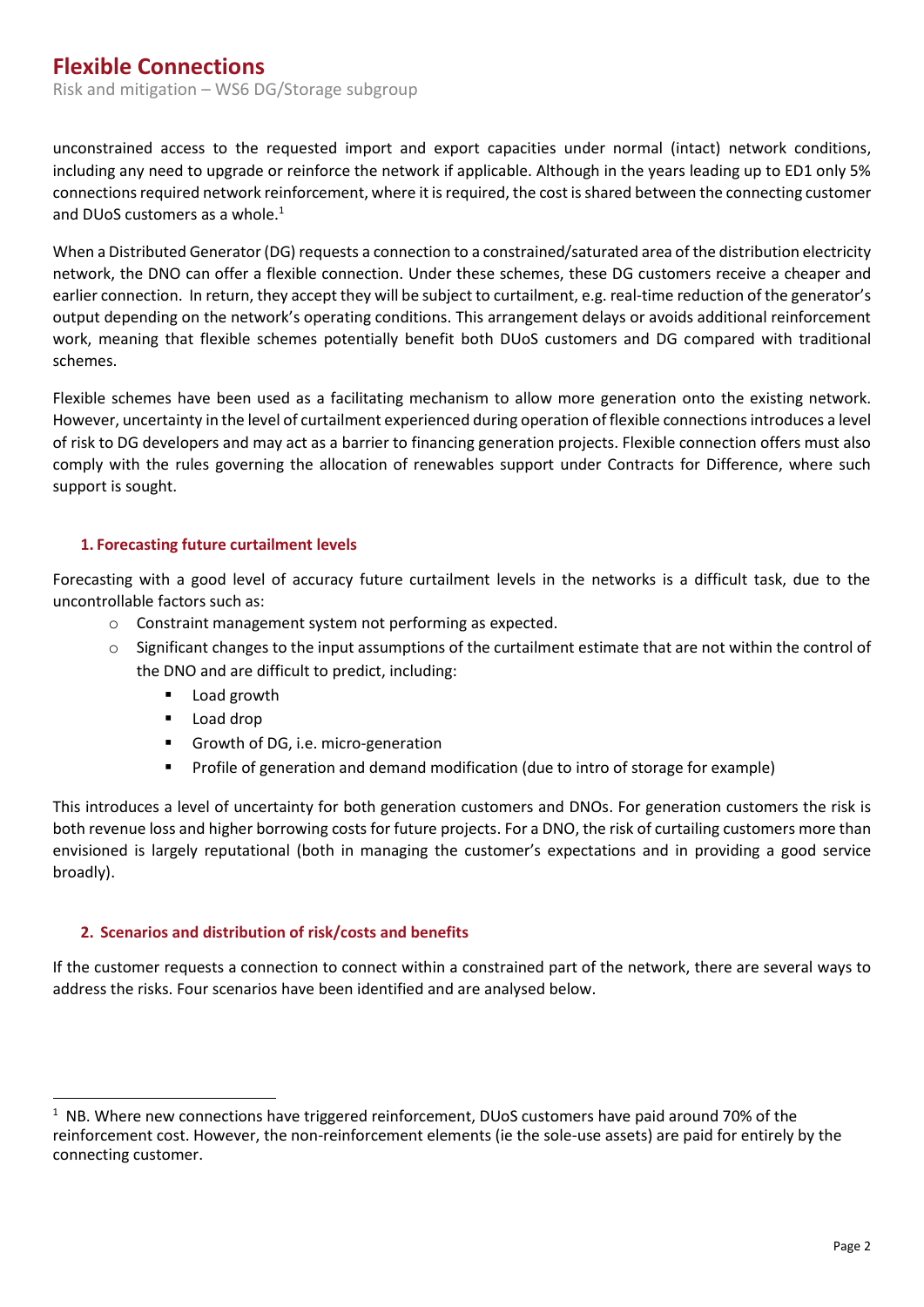#### <span id="page-7-0"></span>**Scenario 1: Traditional non-flexible connection**

The DNO analyses the available 'headroom' in the network for the type of generation wishing to connect and, in accordance with engineering guidelines and principles, offers the most economic, coordinated and efficient connection design for the generator. No operational network constraint is imposed by the DNO during intact conditions, and generators may export up to their full registered export capacity, in accordance with their business requirements and physical restrictions such as plant availability and load factor.

**Risks / costs**:

For the generator: Cost of connection can be high if reinforcement to the network is required, and resulting connection timescales can be long, taking months or even years to reinforce existing assets or build new lines. Given the longer connection lead times, projects can face delays and changes to their financing arrangements. Also, market conditions could vary while waiting for a connection and this may significantly alter the project's value. High connection costs themselves can simply make the project economically unviable.

For the wider market: Too many saturated network points can limit the growth of generation, adding risk to national generation margins (energy security) and restricting competition in the generation of electricity. This risk is particularly relevant to project developers that are required to locate within a particular geographical area such as community projects.

**Benefits**:

For the generator: No constraint expected to their output from a networks point of view, hence greater certainty of forecast output which assists with securing project finance.

#### <span id="page-7-1"></span>**Scenario 2: Flexible connection, no compensation**

In this scenario, the DG customer is offered a flexible connection with scenarios of forecasted curtailment. Connection costs and times to connect are lower than those required for scenario 1 which is the incentive for developers to consider this alternative. Such flexible connections are being used at the moment by a number of DNOs in certain locations, although not always with forecasted curtailment. Active Network Management (ANM) techniques are being used to curtail the generators' output in real-time when necessary to keep the system within acceptable operational parameters.

It is expected that over time the curtailment forecasting methods can be improved and standardised to limit curtailment risk and better enable new projects to secure financing.

**Risks / costs:** 

For the generator: Estimated curtailment levels are given by the DNO to the generator using best efforts at the time of making the offer, covering more than one future scenario; however these forecasts are nonetheless not contractually guaranteed. Actual curtailment can vary relative to forecast issues described above. This additional degree of unpredictability (beyond normal plant variations and market conditions) adds a layer of complexity and risk to DG projects , which adversely impacts the availability and terms of project financing.

For the DNO: If the level of curtailment is much higher than the amount predicted at the time of connection, there is a risk of reputational damage and challenge by generators. Also, the absence of a compensation payment means that there is no locational investment signal and therefore no trigger to invest to relieve the constraint.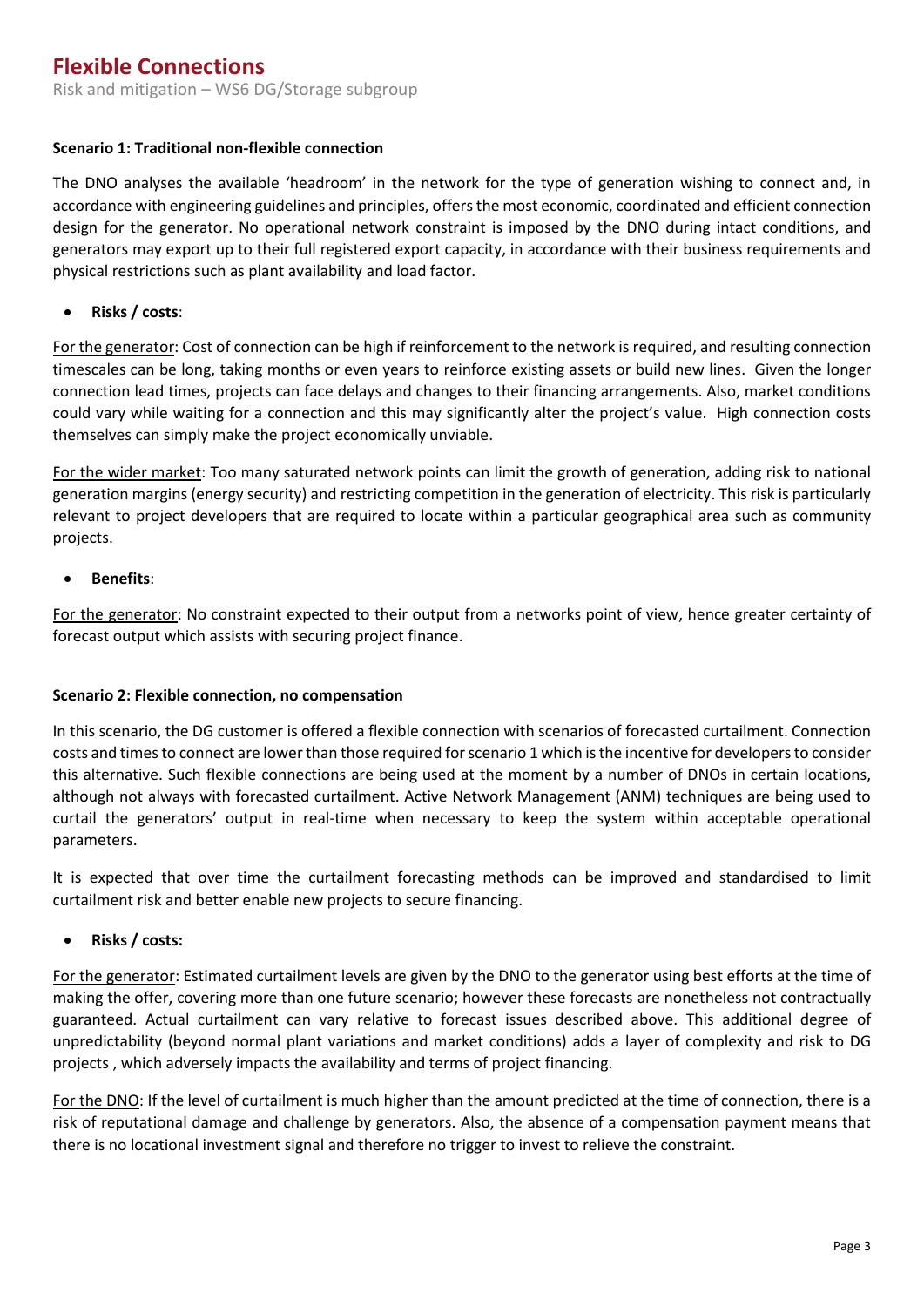For the wider market: financing risk arising from uncertain outturn curtailment levels increasing the cost of new projects, potentially inhibiting new generation.

**Benefits:**

For the generator: cheaper and earlier connections that may allow projects to become economically viable, which would otherwise not progress under scenario 1.

For the DNO: Providing the customer with a viable alternative allows DNOs to provide improved customer service; allows DNOs to make better use of existing assets.

For the wider market: More generators can be accommodated and sooner, compared with scenario 1, better facilitating competition in generation.

#### <span id="page-8-0"></span>**Scenario 3: Flexible connection, with a 'cap' (compensation)**

As in scenario 2, a flexible connection is offered, but there is a cap to the level of curtailment to the generator, above which a financial compensation is paid. The cap would be intended to provide a backstop position, and not to guarantee a particular forecast. The methodology for defining the level of the cap would need to take into account a number of significant factors, such as the curtailment forecast scenarios and the cost of the appropriate network reinforcement which would otherwise have been triggered by providing an unconstrained connection. The cap should be set at a level that reflects the benefit received both by DUoS customers and by the connecting DG, notably through avoiding network reinforcement costs.

The concept of compensation for lost energy production makes the issue of measuring lost output very important. One solution is for generators with these types of connection to provide a *power available* signal, such as is already used in Ireland, and such has been agreed to be included in GB Grid Code<sup>2</sup>. Such a signal can be validated against the metered output in unconstrained conditions to verify accuracy. A financial value can then be ascribed to the constrained lost energy, either under prevailing market conditions, such as for example the relevant Contracts for Difference strike price, or potentially to an agreed up-front unit price.

In concept, the cap encourages good forecasting and encourages DNOs to maximise availability of the system. Furthermore, the constrained lost energy could potentially act as a locational signal for network investment. However, there will be issues beyond control of the DNO which can cause excessive constraint which, on the face it, would be compensated under scenario 3. One such example could be a rapid proliferation of micro-generation, whereby an area of previously uncongested network is rapidly and unexpectedly filled up. All compensation costs would need to be appropriately recovered or funded. Funding options could include using avoided reinforcement costs that DUoS customer would otherwise have paid under a firm connection scheme. Alternatively, the DNO could charge a premium to all flexible connections customers to recover the costs. Further research is required to explore how the level of capped constraints and compensation could be determined and to demonstrate the net benefits of this approach. However, any cap and compensation scheme should not result in DNOs incurring greater costs on behalf of DUoS customers than would have been the case under a traditional non-flexible connection.

**Risks / costs:** 

For the generator: There is potentially an incentive for DNOs to forecast a very high level of curtailment, to mitigate forecasting risks. This could drive up the cost of connections and reduce the value of projects. The generator needs to

 $\overline{a}$ <sup>2</sup> Grid Code Modification Proposal [GC0063.](http://www2.nationalgrid.com/UK/Industry-information/Electricity-codes/Grid-code/Modifications/GC0063/)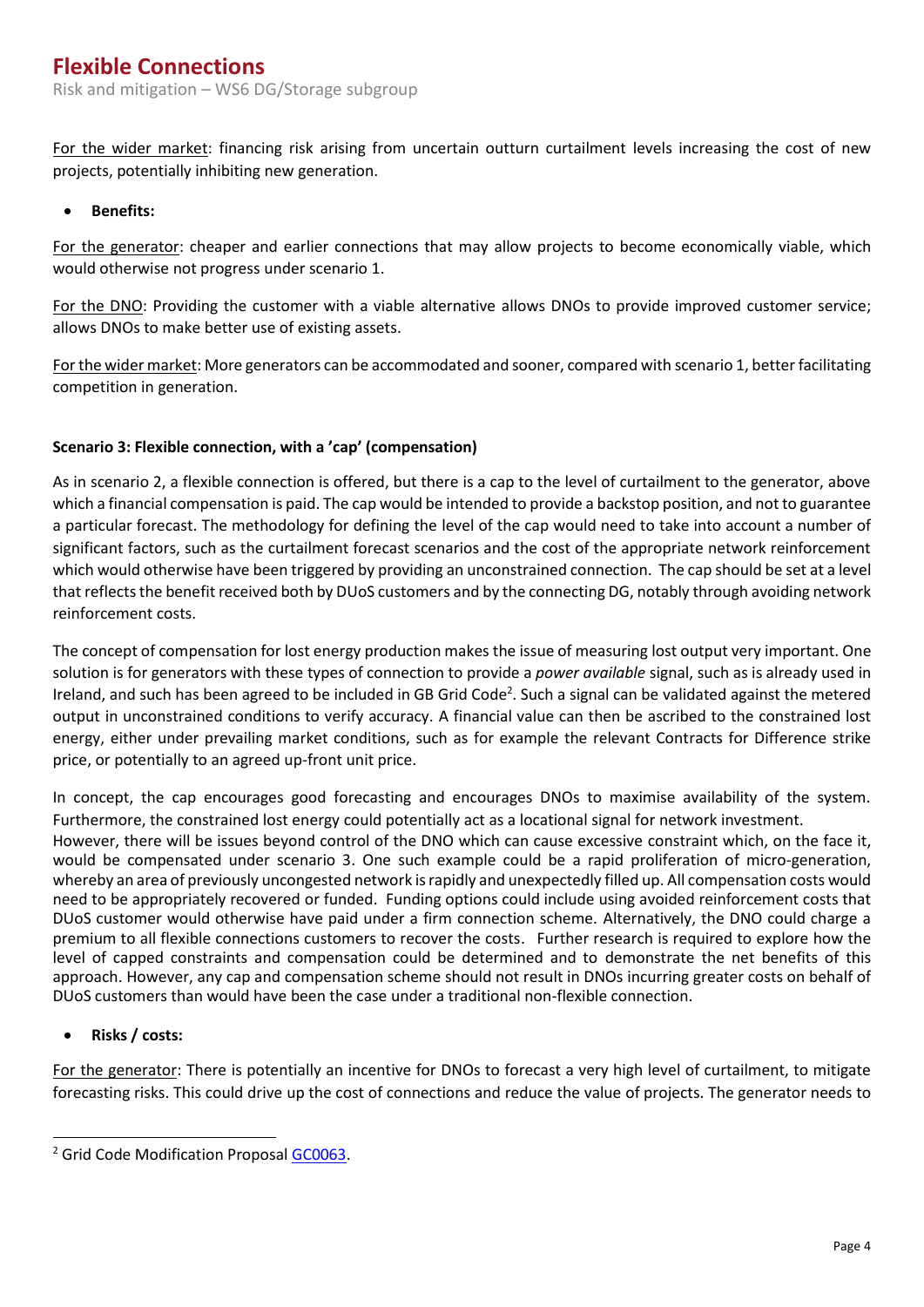invest in appropriate communications systems to enable instructions to be received, acted upon, confirmed, and recorded.

For the DNO: DNOs are put in a position where they have to run the risks of forecasting variables that are not within their control as described above. Unforeseen compensation payments would drive up the network costs which ultimately are paid for by the customers.

For the wider market: Although this scenario reduces the financial risk for the DG customer, it does not physically solve the problem of constrained networks areas; therefore any additional generation permitted under this scenario compared with scenario 2 may be limited if permitted to connect at all. Another risk is reputational: it could be perceived by customer groups that generators are 'paid for not generating', and that the customer is perceived to be paying these costs. There are precedents in transmission for this kind of concern.

#### **Benefits:**

 $\overline{a}$ 

For the generator: A visible and capped constraint risk allows generators to better obtain project finance. The development of non-firm projects and associated building up of funds for grid reinforcement would remove the cliff edge currently faced in areas of congested grid and address some of the concerns around current deep(er) charging for connections.

For the DNO: A better level of customer service would be perceived by the generators; any increase in connections above scenario 2 may be viewed as better facilitating competition in generation.

For the wider market: Competition is encouraged in that more generators may connect than in either of the previous scenarios. The risk premium added to generators under scenario 2 is capped, which could lead to lower generation costs.

#### <span id="page-9-0"></span>**Scenario 4: Flexible connection, with a benefit transfer**

Scenario 4 involves a more market-based mechanism with a view to solve the physical constraint. Curtailment could be reduced by three methods

- a. Demand in the area increase to match output at times of potential curtailment
- b. Another generator decreases output
- c. Electricity storage<sup>3</sup>

Where the connectee decides to manage their output via their own arrangements, such as storage, behind the meter, there is in theory no need for the DNO to be involved. However, in practice the DNO may wish to reassure themselves that the connectee's arrangements are failsafe, i.e: that they will not ever exceed the export limit imposed. The DNO will be aware of the generators involved because the nameplate capacity of the generator will be higher than the maximum export capacity in the connection agreement.

This option has the potential to make DG projects more bankable and also reduce total system costs, as the mechanisms are geared towards allowing more generation into the system when they would have otherwise been curtailed off. There are many options for how this curtailment 'service' could be provided, depending on the party involved:

<sup>&</sup>lt;sup>3</sup> Barriers to storage facilities offering flexibility services to the DNO are dealt with separately in this subgroup's *Storage and DG Services* paper*.*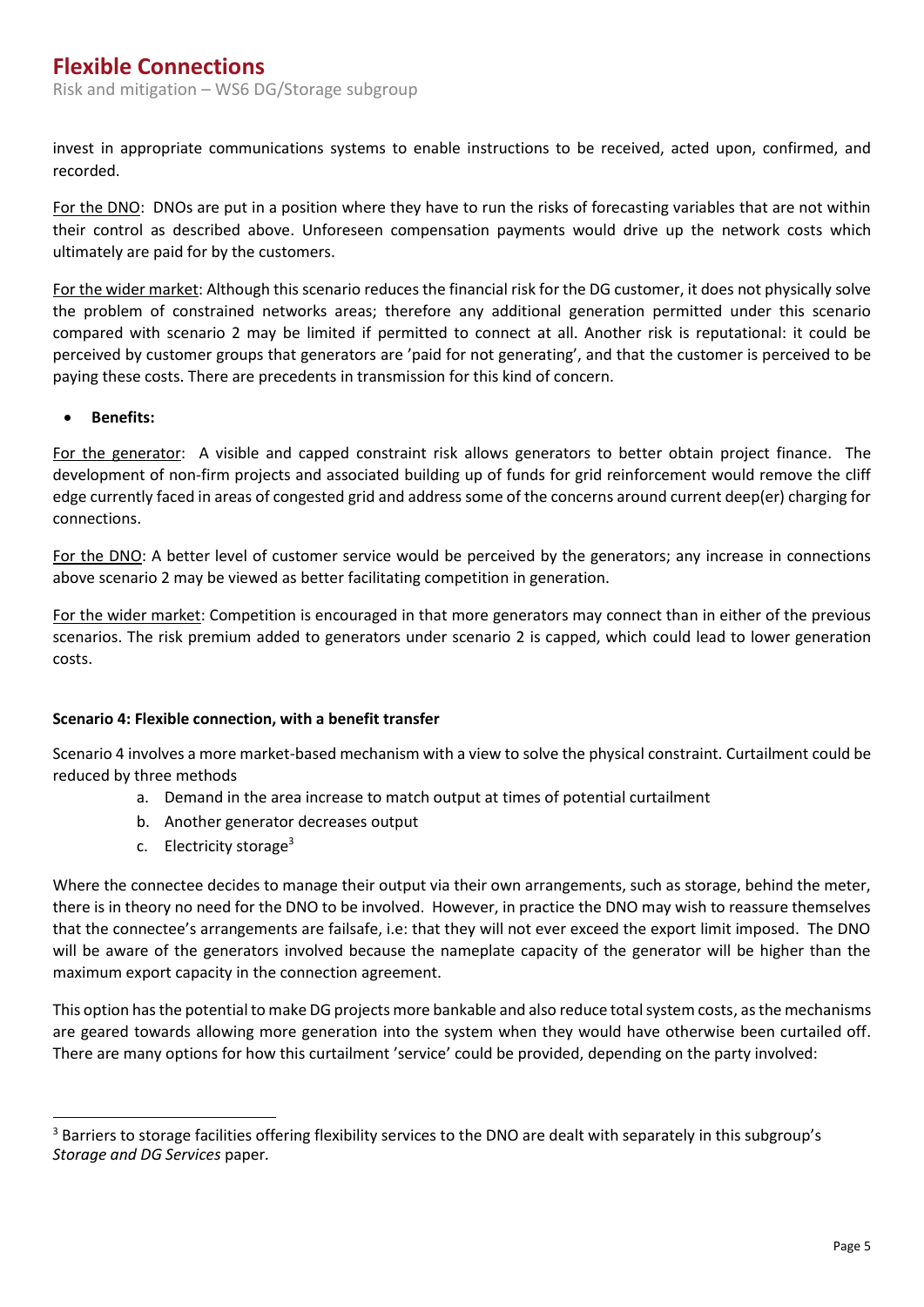Risk and mitigation – WS6 DG/Storage subgroup

- $\circ$  DNOs, taking on a "DSO" role (more similar to a system operator, with clear regulation in place to facilitate this)
- o Aggregators/ market makers
- o End providers such as local demand
- o Other generators
- o Storage

This scenario may afford opportunity for community involvement and in community schemes to provide the appropriate service.

Each option has different pros and cons and this paper does not assess which party may be best placed to manage the corresponding risks. It is important to point out that for any of these alternatives, DG customers can have bilateral arrangements to minimise curtailment but they must be connected behind the same constraint. If not, it does not address the network problem (which is the driver for having a flexible connection). DNOs might not have visibility of these contracts but would continue monitoring the constraint at established measurement points to make sure that the network parameters stay within limits.

It should be noted that Scenario 4 can be used in conjunction with Scenario 2 and Scenario 3 above. In other words, a generator can make arrangements to minimise their constraint whether or not there is a cap above which they are compensated.

**Risks / costs:** 

For the generator: Costs could be higher than under scenario 2 because the generator would be required to pay for the 3<sup>rd</sup> party service.

For the DNO: Diversion of risk through the  $3<sup>rd</sup>$  party service removes a potential investment signal to reinforce to remove the constraint.

**Benefits:**

For the generator: Constraint risk would be much lower than in scenario 2 and therefore the project would be better placed to achieve financing. As DNOs don't have to mitigate forecasting risk, costs of connections would not include a premium.

For the DNO: No uncertainty costs would have to be incurred and passed on to customers as a result of forecasting errors.

For the wider market: Under this scenario, a greater share of low carbon technologies is being facilitated into the market when compared with scenario 1, possibly at optimal cost. Customers that can provide load flexibility would be able to receive benefits for providing this service to generators. Furthermore, under this scenario, constraint would actually (physically) be reduced, allowing more low carbon generators (when applicable) into the system.

#### <span id="page-10-0"></span>**4. Reinforcement under flexible connection**

Reinforcement may come in the form of a specific network build or upgrade which provides additional capacity. In this context, it could also include third party storage or other solution to deliver additional capacity in place of a traditional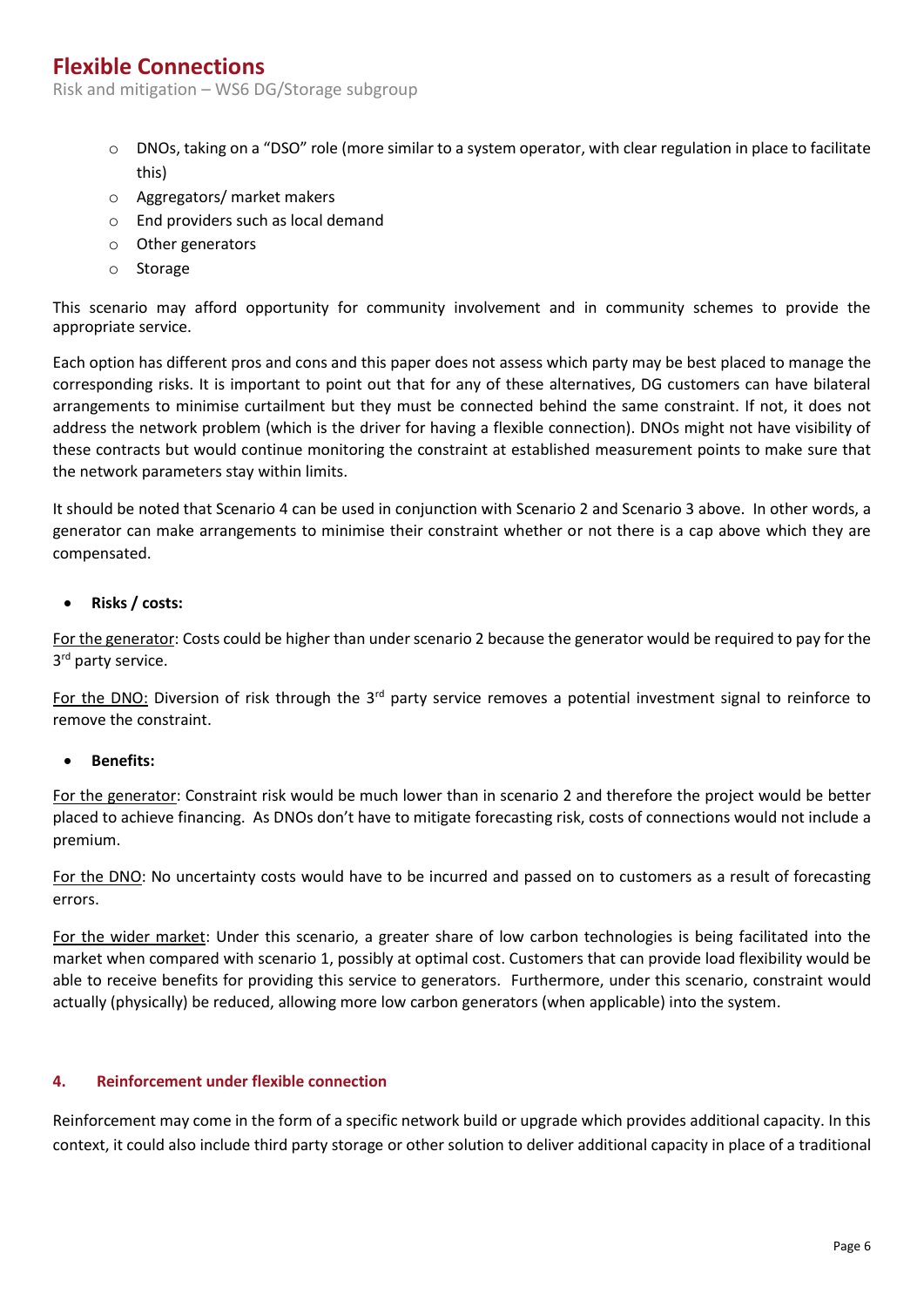Risk and mitigation – WS6 DG/Storage subgroup

network asset upgrade. The cost/benefit analysis requires an understanding of the time-varying nature of users' demand and generation profiles, which may result from more active system management of the distribution networks.

In general, flexible DG connections should not be considered a long term solution for every connection in the network. It should be recognised that many users may require flexible connections for *timely* network access, with firmer-access to follow on completion of relevant reinforcements (similar to the principles of National Grid's Connect & Manage framework). Currently there is no operational cost signal to inform DNOs where best to invest for facilitating DG connections, whereas the constraint applied to flexible connections could potentially become a proxy for such a signal. Furthermore, the present charging framework (apportionment rule and high-cost cap rules) typically anticipates a single pre-connection user<sup>4</sup> as the trigger for reinforcement, requiring up-front capital contributions which can represent a very high proportion of the total reinforcement cost; this itself can be a significant hurdle for progression. Flexible connections for multiple users behind a constraint could, with an appropriate contractual framework, form part of a needs case to justify a reinforcement, which may also spread the cost between a number of users including those with flexible connection contracts.

For reinforcement to follow after a flexible connection there needs to be consideration of how and when to trigger and recover the costs of reinforcement, in such a manner which permits network development and facilitates new connections without adding undue increased cost to existing customers. Specific considerations include:

- o How to determine when the network has reached a certain level of curtailment which makes it optimal to reinforce instead of continuing to curtail generation.
- $\circ$  Cost recovery, or cost apportionment, from converting flexible customers to firm customers, for example when a subsequent new user triggers a reinforcement which relieves a constraint, or if the existing user specifically requests an upgrade to an unconstrained connection.
- o When precisely is the trigger for reinforcement
- o How constraint costs can be linked to reinforcement costs (e.g. annualised and charged post-connection)
- o How existing customers behind a constraint can contribute towards a subsequent reinforcement which relieves (or partially relieves) the constraint.
- o What the appropriate reinforcement is, e.g. balancing a short-term solution versus a long-term reinforcement rather than performing both.

Finally, it is important to discuss what happens once reinforcement upstream is carried out. Generators that have connected under a flexible scheme could be required to contribute towards the costs of this reinforcement either as a lump sum or as an annual payment for the extra generation that they are able to input into the system. Addressing these issues would accelerate the roll out of these methods ensuring that customers get the benefit from a cheaper and faster connection.

#### <span id="page-11-0"></span>**4.1 Minimum access rights**

It can be useful to set a minimum level of export which a generator can expect to be able to output even in the event of certain network constraint scenarios. It is instructive to consider the current situation for flexible connection access rights in Northern Ireland, where generators are issued with two export figures – a Maximum Export Capacity (MEC) based on generator ratings and a Firm Access Quantity (FAQ) which expresses the maximum level of its financially firm transmission access rights. Over time, as reinforcements are completed, it is expected that the FAQ rises to meet the

 $\overline{a}$ <sup>4</sup> Or precisely concurrent users, in the case of consortia.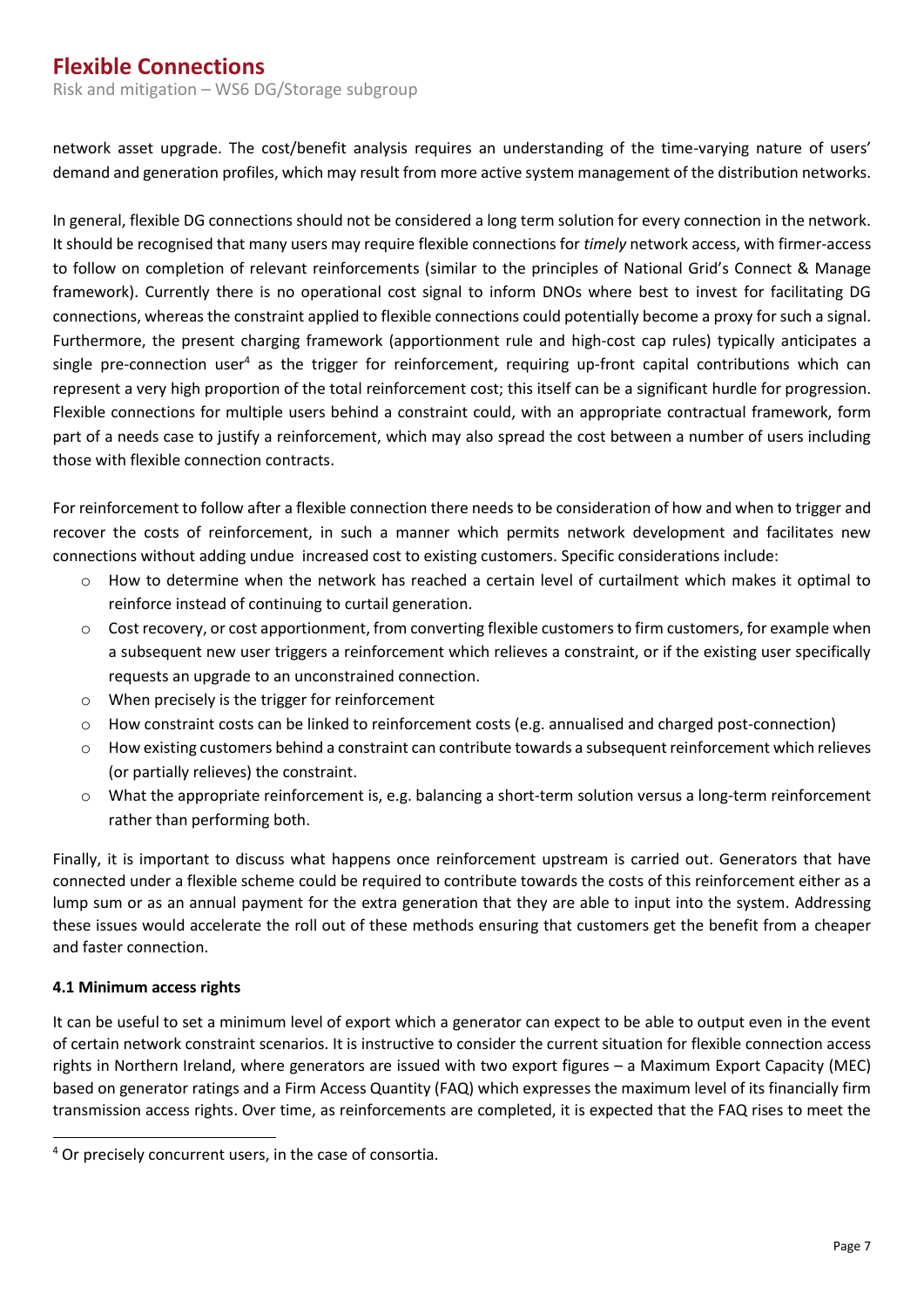Risk and mitigation – WS6 DG/Storage subgroup

MEC. The introduction of the FAQ can make it easier for the project to secure finance because it would start to receive compensation for constraints in accordance with SEM rules.

#### <span id="page-12-0"></span>**4.2 Consideration of Electrical Storage**

Electricity storage is an option that could allow the management of connecting DG to a constrained network. There are several commercial alternatives for this solution:

- a) The DG connectee may invest in their own storage facility (behind the meter) to manage any constraints. Despite the falling costs of storage, the business case for such investments is not enhanced by the fact that the efficiency of a storage device implies losses in energy and hence income from potential ROCs; therefore in some cases, the constraint situation may have to be acute for the generator to prefer this investment. In this case, measuring the storage's activity and where the meter is located is critical. Additionally, storage behind the meter may or may not be able to provide services to the wider network and system, which would need to be explored further with the TSO and DNOs. For example, if the storage connects behind the meter, the DNO will control the generator directly; however, it is unlikely to be able to offer services to the TSO, however it could offer services to the TSO if the storage and DG were operated mutually exclusively 'behind the meter'. If reactive power evolves to be a service, the DG may offer reactive power to DNOs, or it may do arbitrage via Power Purchase Agreements. In any case, if the storage is used to provide services beyond managing the constraint for the DG connectee, then income stacking (i.e. several contracts) and visibility issues would need to be addressed. If the storage connects with separate meter, the option of having a controlled storage and a controlled DG would need to be managed by the DNO.
- b) The second option is for the DNO to invest in storage to manage a constrained network. It is not clear how this storage would be funded, but if it was a DNO owned asset then there is the potential for the storage to have wider network and system uses. Currently, the benefit accrues more to the generator while for the DNO storage is too expensive to use only for curtailing generators. In this case, other services would have to be considered to breakeven, with the risk on the DNO to pay the associated costs. It is still unclear if high income from ancillary services would be allowed to DNO. For this option, not only must there be clear definitions on DNOs operating storage, but the issues of income stacking and visibility would also needs further work. Finally, double charging of levies and obligations is a potential barrier that must be analysed.
- c) Finally, a third party may invest in storage to help both the DG connectee and DNO manage a constrained network. In this option, DNOs must rely on the device for security of supply and third parties may find a more lucrative option elsewhere. However a third party would need to be made aware that an opportunity existed to provide storage. Income stacking, visibility, double charging of levies and obligations are also barriers that need further clarification specifically for DNOs and service providers to have common understanding of how to create appropriate connection terms.

#### <span id="page-12-1"></span>**4.3 An example of reinforcement after flexible connection**

This section outlines one example of how reinforcement could be delivered after a number of generators connect behind a specific network constraint. In this example the cost of reinforcement is compared with the projected annual generation revenue loss due to the constraint, and the reinforcement is triggered when the constraint cost is higher. Once complete, the reinforcement removes the constraint for these generators, who instead pay an apportioned annualised charge towards the cost of the reinforcement. The scheme is setup such that the resulting annualised reinforcement charge is no higher than the projected annual revenue loss which would have been incurred if the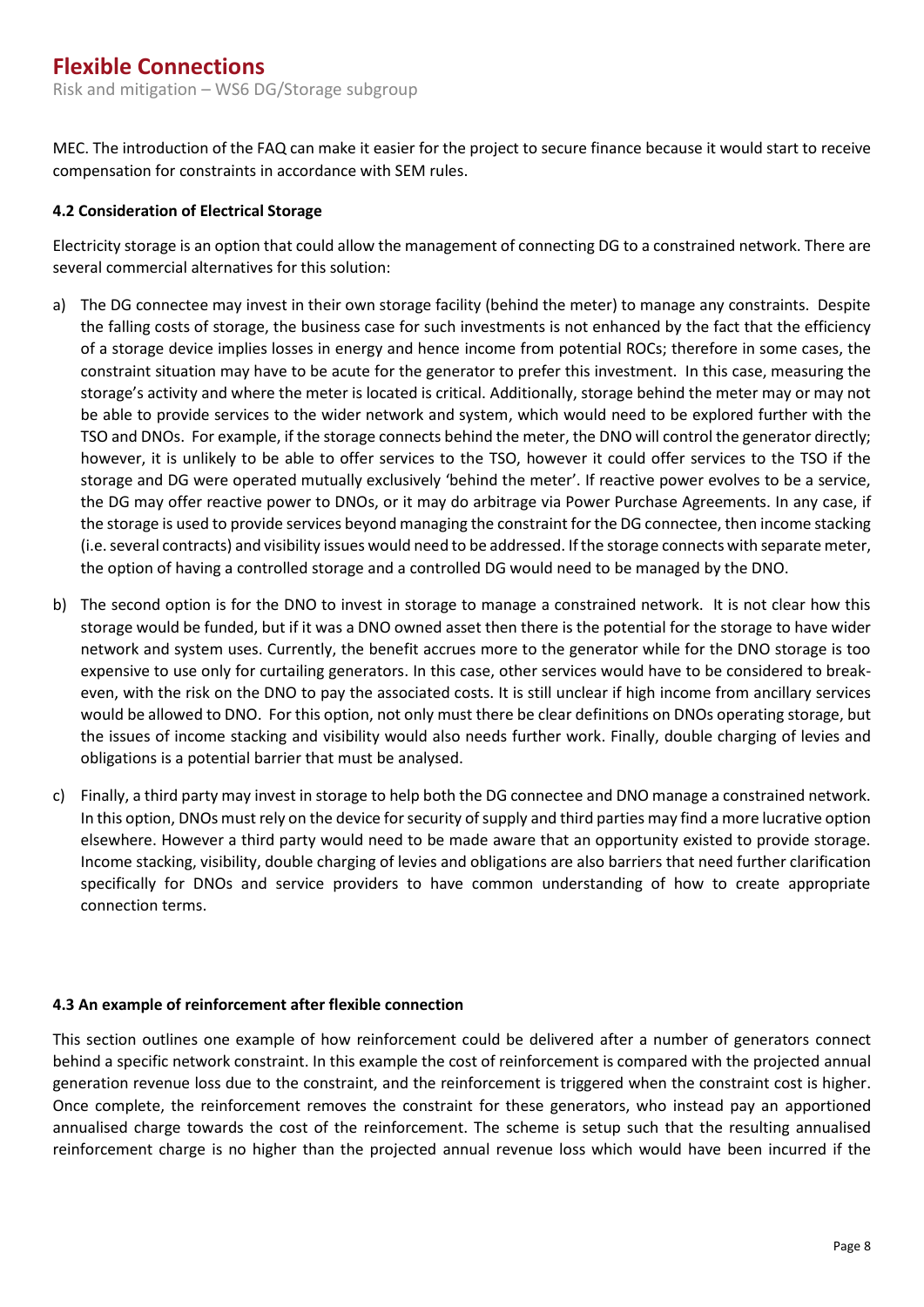constraint had endured. For the generator, the result has a similar effect to capping the constraint. For the DNO, it may be seen to facilitate both flexible connections and efficient longer-term connection solutions. A more detailed example is given in Appendix A.

The principles of this scheme answer most of the bulleted considerations of section 4 above, such as determining the trigger point and offering a solution for cost recovery. The terms of the flexible connection contract could set out the triggering methodology for the avoidance of doubt, and oblige payment of the relevant share of annualised reinforcement charge as a condition for remaining energised. However, it is not yet clear exactly how the most appropriate reinforcement is to be identified: The discrete nature of network assets, particularly at EHV level, may assist (for example, 132kV/33kV transformers are typically offered in very few capacity levels); further work would be needed to establish to what degree the first few flexible connection contracts would have to be specific or exclusive in detailing a reinforcement, and whether there could be scope to revisit the reinforcement design in the event of additional local flexible-connection customers.

A significant item for consideration is the constraint modelling used to trigger the reinforcement – while all parties will necessarily acknowledge that it cannot be exact, *excessively* under- or over-estimating the constraint could lead to inappropriate triggers and potentially undesirable incentives for connecting generators. Another item for development is to establish whether the reinforcement works would require any specific financial underwriting ahead of completion or whether the existence of flexible generation operating behind a constraint with appropriate contractual obligations sufficiently de-risks the investment.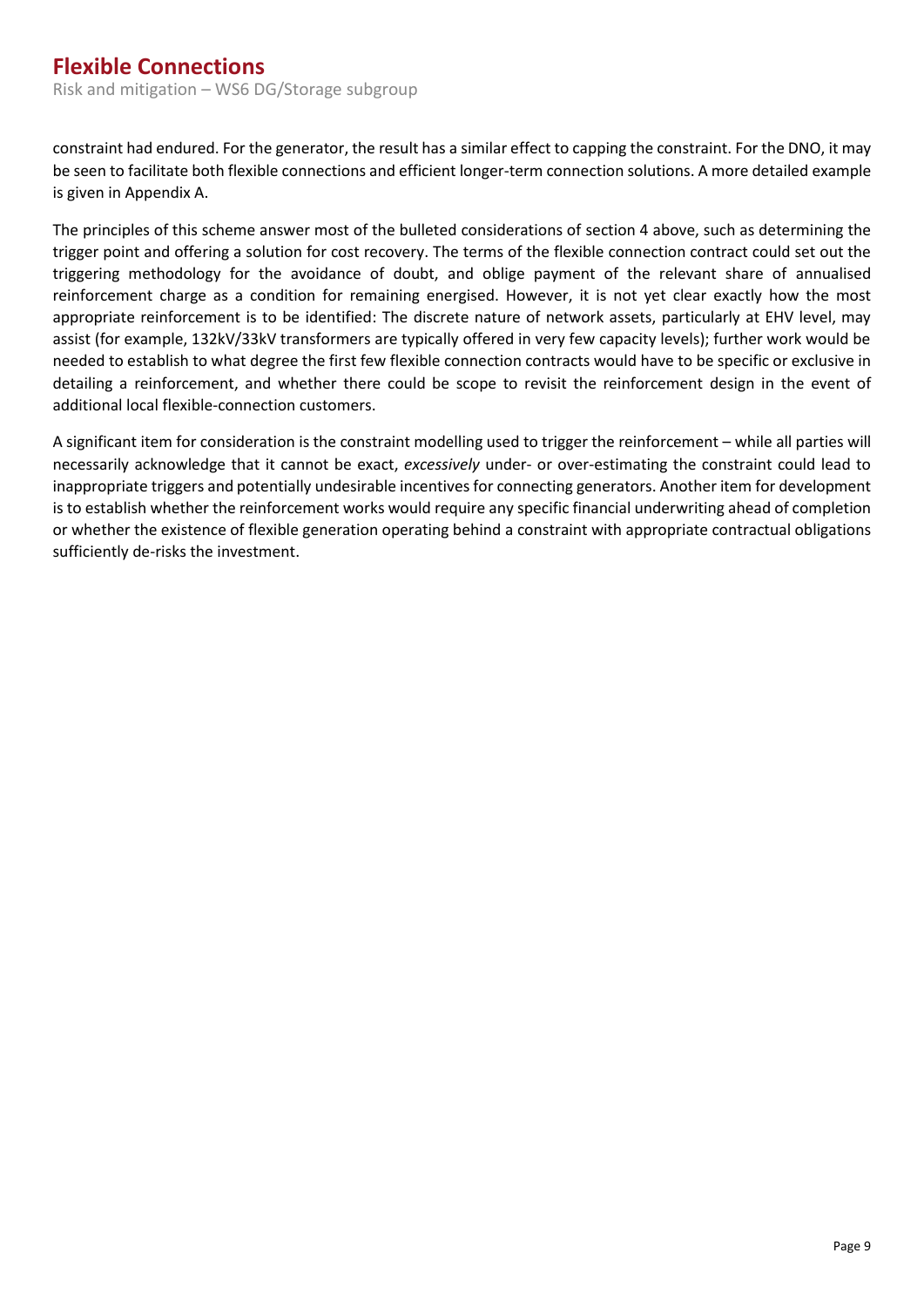### <span id="page-14-0"></span>**Appendix A – More example of reinforcement after flexible connection**

This appendix continues from the description in section 4.3. A model is developed to estimate the likely lost energy imposed by the network constraint, and updated with each subsequent flexible-connecting generator. This lost energy can be converted to an annual cost using appropriate market data according to an agreed formula, in a manner similar to UKPN's Flexible Plug and Play scheme. In parallel, a specific reinforcement is identified and the cost is annualised in a manner similar to transmission connection asset charging<sup>5</sup> (the design could be potentially revisited as the actual generation mix progresses).

A worked example considers a 50MVA EHV reinforcement costing £10m, equating to an annual charge of approximately £650,000 using a hypothetical set of rates (depreciation, permitted rate of return, and so on). In this example, the flexible constraint is applied pro-rata and the constraint increases approximately linearly with the connection of each successive generator. Eventually a new flexible-connecting generator, taking the group total to approximately 42MW, connects behind the constraint and the generator group now anticipates greater than £650,000 of annual revenue loss due to the constraint; therefore the DNO now proceeds to construct the reinforcement.

Once the reinforcement is complete, each generator in the group (under the terms of its contract) pays to the DNO its apportioned share of the annualised reinforcement charge; e.g. a 10MVA generator in the group could be required to pay 20% towards this 50MVA reinforcement, an annual charge of approximately £130,000. The annual charges continue for the life of the reinforced asset as appropriate; a termination charge may be considered appropriate if the connecting user disconnects before this time. An example of the costs incurred by a single 10MVA generator in the group is shown in Figure 1. This generator is second from a group of flexible connectees to become operational, and constraint increases with each generator thereafter until the reinforcement is both triggered and completed. The annual 'cost' incurred by the generator is therefore shown by the red line (note that constraint continues in the interim between reinforcement trigger and completion).



#### Example - cost incurred by 'generator 02' through constraint and annualised reinforcement charges

 $\overline{a}$ 

<sup>&</sup>lt;sup>5</sup> <http://www2.nationalgrid.com/UK/Industry-information/System-charges/Electricity-transmission/Connection-Charges/>